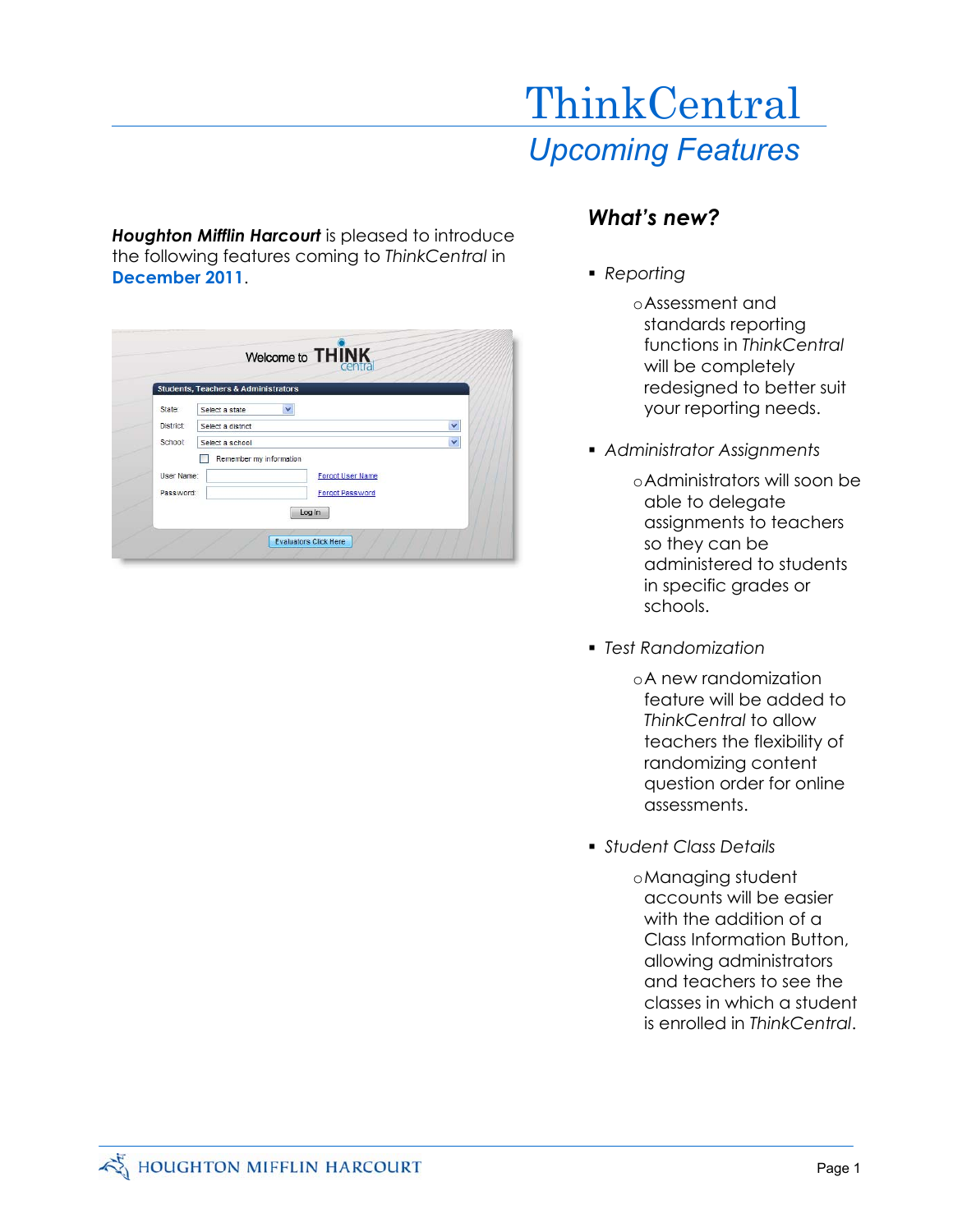

**Reporting** The redesigned reporting features *ThinkCentral* will be divided into two basic categories: Assessment or Standards. These two paths will allow administrators and teachers to easily click through to detailed information from district-level to student-level.

#### **District Level Report**

Available to District Administrators, this report provides an overview of school performance across the district.

#### **School Level Report**

Available to District and School Administrators, this report provides a more detailed picture of performance at a particular school.

#### **Teacher Level Report**

Available to administrators and teachers, this report provides an overview of class performance for a specific teacher.

#### **Class Level Report**

This report provides a more detailed view of the performance of a single class.

#### **Student Level Report**

This report provides a comprehensive view of a single student's performance.